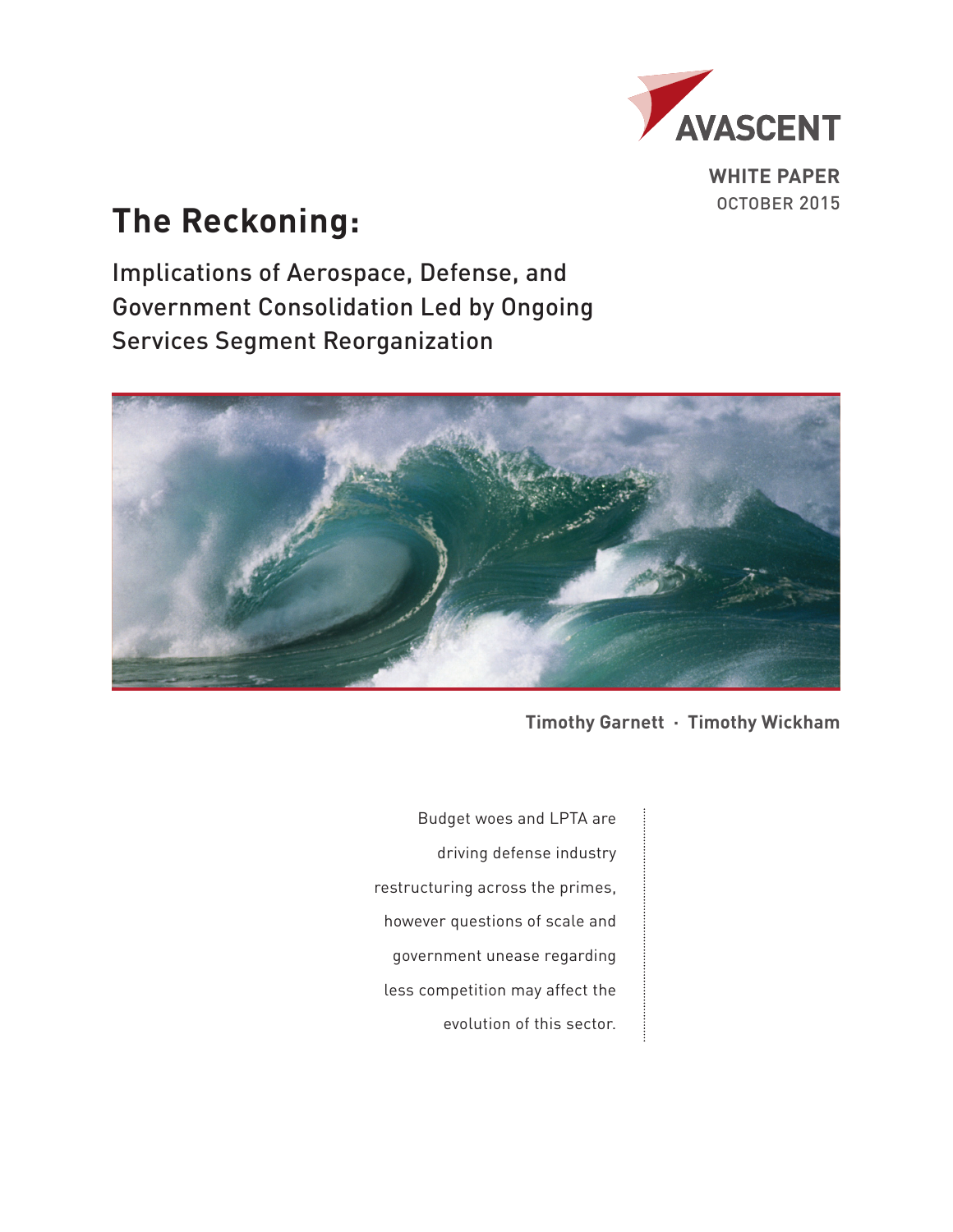

# **The Reckoning:**

Implications of Aerospace, Defense, and Government Consolidation Led by Ongoing Services Segment Reorganization

As the end of 2015 looms for the defense and government contracting market, Avascent sees the forces shaping the market that we discussed in our May services sector assessment, *[Breaking Bad](http://www.avascent.com/2015/05/breaking-bad-good-dawn-new-era-defense-sector/) [or Good: Dawn of A New Era,](http://www.avascent.com/2015/05/breaking-bad-good-dawn-new-era-defense-sector/)* growing in their potential to fundamentally reshape the industry sooner than most observers expect. Given the more than \$20 billion in defense deals during the first six months of this year, the pressing strategic question to consider is what exactly will the government contracting sector look like when this high-stakes phase is over?

#### Management Redefines Core Businesses

U.S. defense budget weakness and the rise of lowest-price technically acceptable (LPTA) contracting requires both services companies and

product/hardware companies to focus on their respective core businesses.

Avascent maintains the view that the overall federal budget contraction, increasing use of LPTA contracting, and minimal industry restructuring prior to 2015 will drive significant restructuring. Current conditions will force consolidation among services contractors seeking to grow in scale, while wringing out excess capacity in the market. For large diversified contractors, these firms will likely shed their services lines of business as these operations neither add to their bottom-line nor generate meaningful revenue growth. This servicessector restructuring is likely to kick off a broader realignment of the defense industrial base as

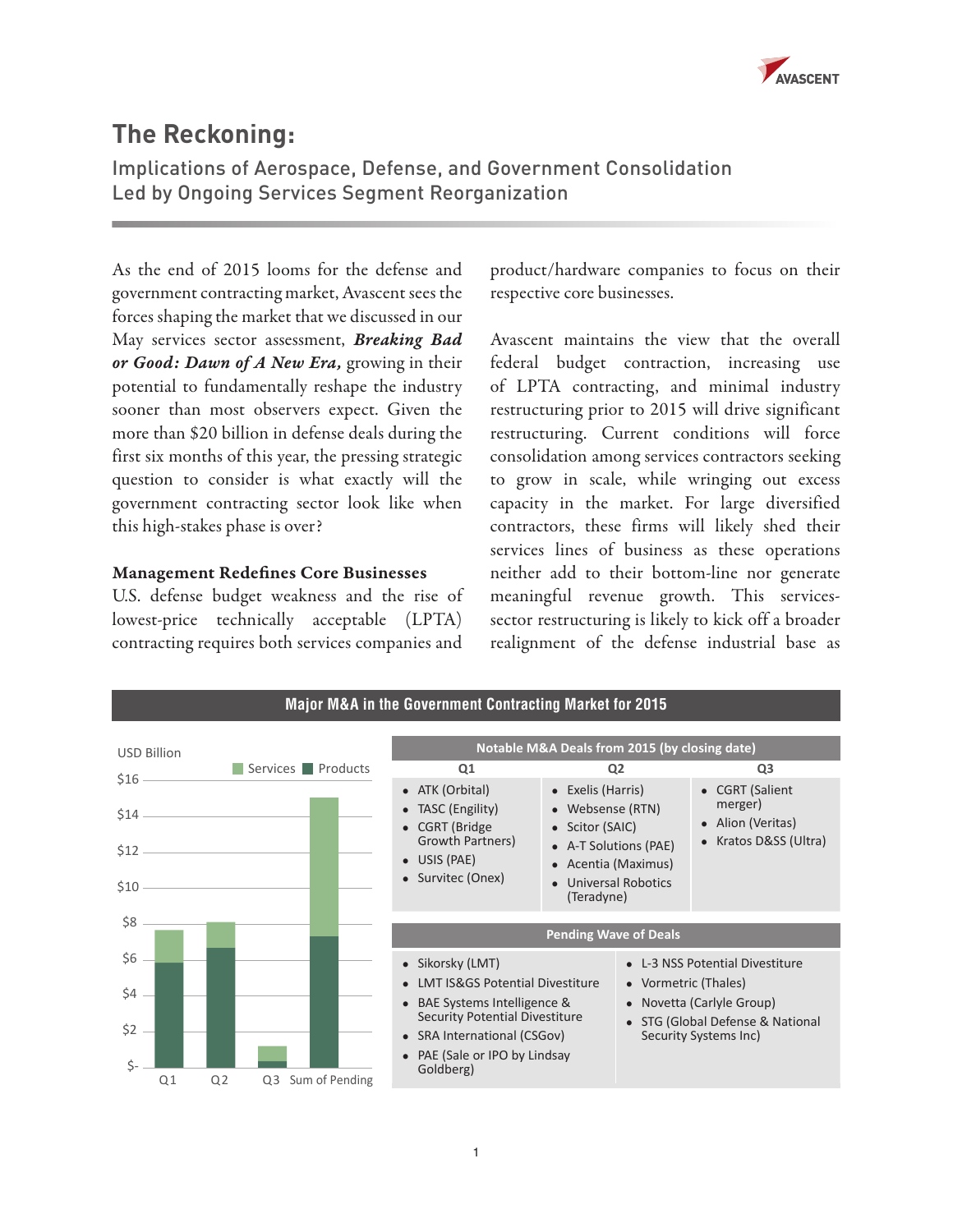

THE RECKONING

companies build out their core businesses with new capital from sales and spin-outs. One can imagine a future defense base made of a class of larger and almost pure-play services contractors on one side of the market, and product and systems integrators with leaner and missionfocused services operations on the other side.

Since Avascent released its May 2015 services sector assessment, there have been significant movements that support these dynamics, which will define 2016 as well. Below is a quick review of the major corporate M&A activities shaping the market this year.

> **The crucial question for the executives of leading services corporations is: What is the appropriate scale?**

### Government Constraints Drive Different Strategies Toward Scale

For services companies, their current investment thesis appears to be driven by management's desire to get bigger. The crucial question for the executives of leading services corporations is: What is the appropriate scale? At the top end of the market, Leidos has more than \$5 billion in annual revenue. Meanwhile, CSC's spin out of its Public Sector business into a new corporation to be named Computer Sciences Government Services Inc. (CSGov), along with its potential acquisition of SRA, is expected to create an entity with over \$5.5 billion in annual revenue. Based on Leidos' public statements, it appears the company will seek even greater scale than it currently enjoys.

But at what point does scale potentially begin to work against services companies? Within specific contracting communities or focused market segments (e.g. the U.S. Navy's Naval Air Systems Command or the U.S. Army's Communications Electronics Command), many government customers still want real choice among contractors: Government customers can become leery of having too many outsourced contracts under a single company's control. Whether that number is 20% share or 50% share depends on the specific customer and its needs. At some point a large services contractor faces increasingly smaller market growth opportunities as they reach these invisible ceilings within the various contracting communities they support. As their current strategy succeeds, publically traded services contractors could start to trade at a discount due to their more limited growth prospects due to this market constraint. One benchmark at which growth will become harder for scaled services enterprises could be the \$10B in annual revenue that SAIC reached prior to splitting into Leidos and SAIC. Above this revenue level, business areas may have difficulty generating sufficient new business to continue to propel growth and avoid cannibalizing business.

For the largest product and integration companies, their strategic goals may also be constrained by their customers — at the policy level. U.S. defense officials voice growing unease with possible consolidation among prime contractors because of its potential negative impact on competition. "If the trend to smaller and smaller numbers of weapon system prime contractors continues, one can foresee a future in which the department has at most two or three very large suppliers for all the major weapon systems that we acquire,"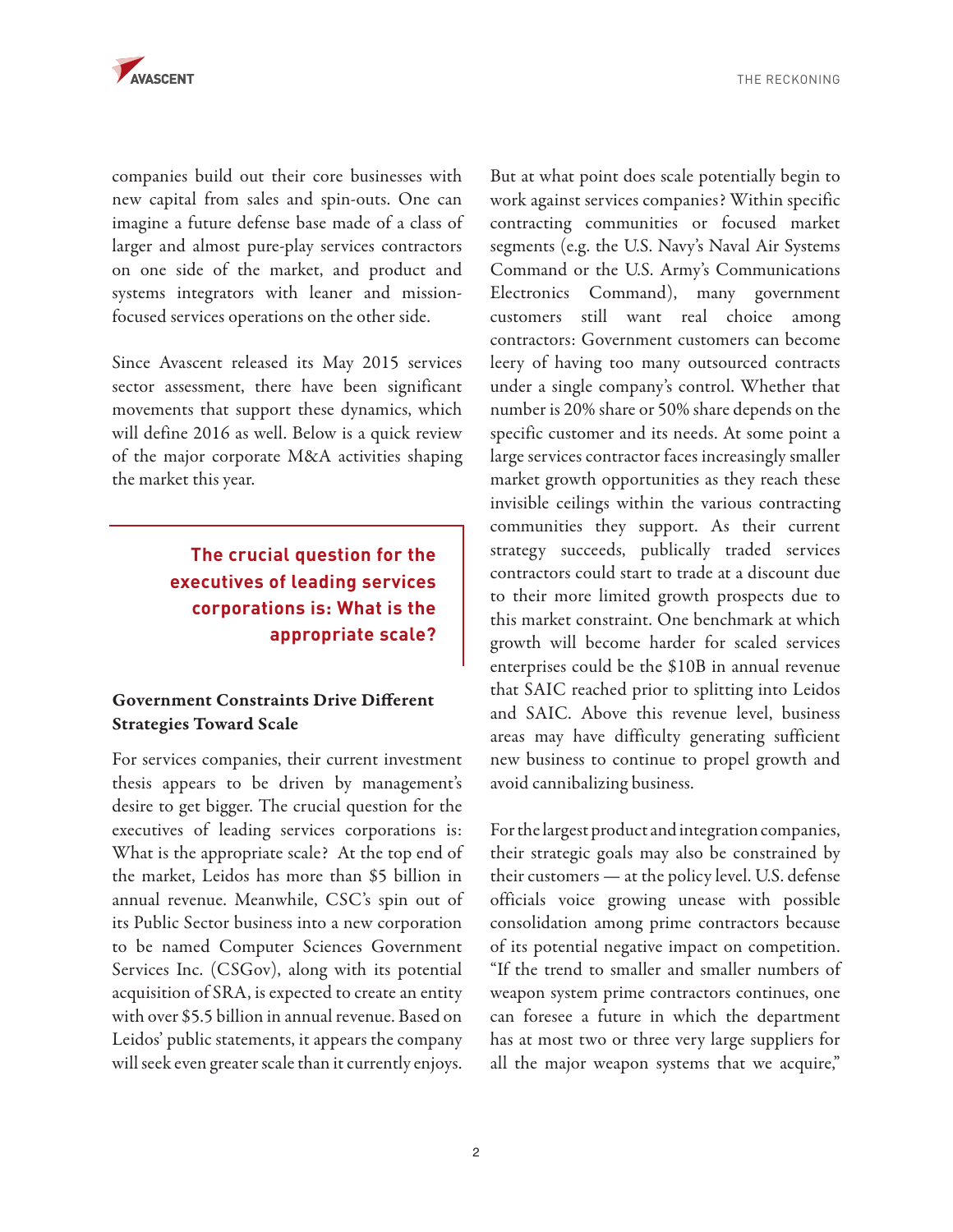

said Frank Kendall, Under Secretary of Defense for Acquisition, Technology and Logistics, during a September briefing with reporters. "The Department would not consider this to be a positive development and the American public should not either."

Services business spinoffs will play a key role in how prime contractor CEOs and boards of directors evaluate their strategic choices and whether they want to test this administration's position on further prime contractor consolidation. While attention is on the expected closing of the Lockheed Martin acquisition of Sikorsky, the outcome of the ongoing "strategic review" of significant portions of Lockheed's Information Systems & Global Solutions (ISGS) business should not be overlooked for its far-reaching implications. Speculation of a potential taxfree transfer, known as a Reverse Morris Trust, of over \$4 billion in IS&GS assets to one of the leading services contractors would certainly establish a clear leader in the race to achieve scale in that market.<sup>1</sup> If successfully accomplished, it could spur other diversified prime contractors to consider similar moves in the attempt to focus on the business lines they believe represent the best long-term bet. Northrop Grumman's recent reduction of major business units from four to three can be seen as a step in this very direction. Other pending activities in the market include: The potential sale of BAE Systems Inc.'s Intelligence & Security business, CSC's spin out of **U.S. defense officials voice growing unease with possible consolidation among prime contractors because of its potential negative impact on competition.** 

CSGov, and the potential merger of CSGov with SRA International upon the spin out of CSGSI.

## Other Issues Key to the Industry's Future Structure

In the near- to mid-term, however, executive management should make time to consider four areas key to an organization's long-term strategy:

- 1. *Resolution of Pending M&A and Spin-outs*: A number of either pending deals or announced "strategic reviews" could unleash another round of catch-up moves by competitors or potentially put the proverbial cork back in the bottle. How Wall Street perceives secondmovers will be crucial to setting the tempo for how rapidly companies act to restructure.
- 2. *Budget Drama*: Budget uncertainty continues to be one of the major forces shaping corporate leader's decision making. Depending on how the current political wrangling over funding the government this fall and winter proceeds, companies may reevaluate their exposure to certain customer segments that are not well supported during an ongoing continuingresolution funding scenario.
- 3. *Large New-Build Contract Awards and Pending Competitions*: Large New-Build

<sup>1</sup> A Reverse Morris Trust or RMT is a tax-avoidance strategy, in which a corporation wanting to shed assets can do so while avoiding taxes on any gains from those assets, through the selling company creating a subsidiary that then merges with the external buyer. This subsidiary then issues shares to the shareholders of the selling company and transfers the assets. (Source: Investopedia)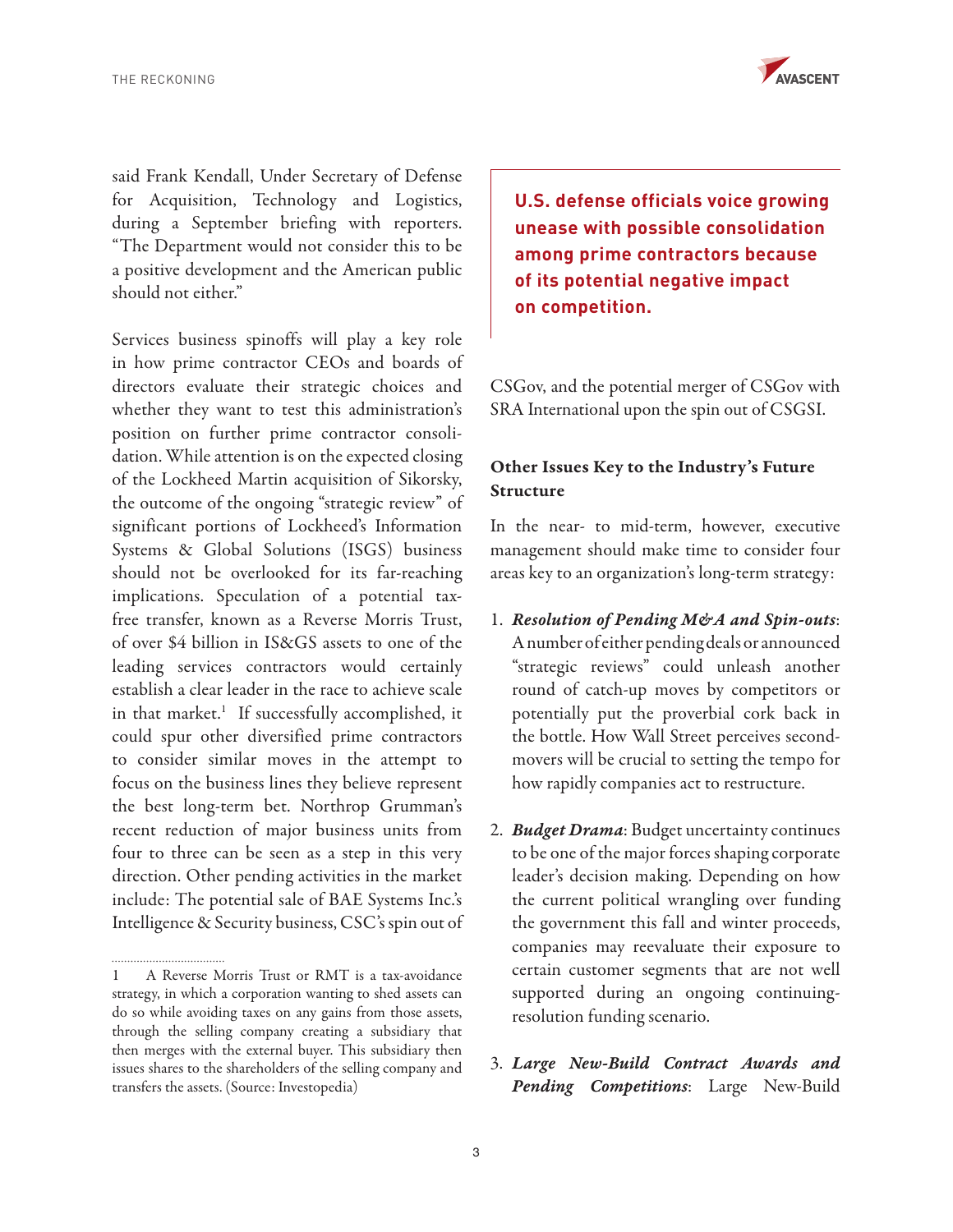

THE RECKONING

Contract Awards and Pending Competitions: A select number of major Defense Department contract awards for clean-sheet aircraft and ground vehicle platforms will influence how industry leaders shape their portfolios. The recent award to Northrop Grumman to develop the Air Force's Long Range Strike — Bomber forces the winner, and the loser, to make strategic decisions about existing business lines as it takes on this high-stakes program. As well, the recent award of the Joint Light Tactical Vehicle program to Oshkosh, for example, will certainly force the losing bidders to reevaluate their commitment to their tactical vehicle operations. Likewise, with Boeing on the losing team of the LRS-B program and facing the sunset of the F-18 line, the aerospace giant faces some tough corporate decisions about its military aircraft business. At the very least, it raises the pressure to win the upcoming Air Force T-X trainingjet program.

4. *Market Multiples for Public Companies*: Lastly, it is important to consider how the trends discussed here will impact historically high price-to-earnings multiples for most companies across the defense and government contracting market. If interest rates rise or we see reduced holdings of defense stocks by institutional investors (or some other shift that lowers share prices significantly), board room conversations on strategy will certainly change.

By no means do we answer all the key questions facing executive management in this piece — and there are many more worth exploring: As there may finally be a glimmer of growth looming within the core of the government and defense contracting market, could this also accelerate

focus on core markets? Will government and defense contractors finally stop pretending to diversify into commercial markets? As growth prospects in the U.S. reach a sort of parity with those in international markets, will that intensify attention and inorganic investments on U.S. customers, especially given the complexity and difficulty of international markets? In addition to seeking scale, will the services market also see a further segmentation across high-end engineering services and low-end technical services?

Each firm will arrive at its own answers to these questions. There is no one right answer or a single correct conclusion. Yet for management to chart a sensible course requires understanding the long-term implications of the services segment's strategic choices in the coming year - and the role such decisions will have in shaping the future structure of the U.S. defense industry.